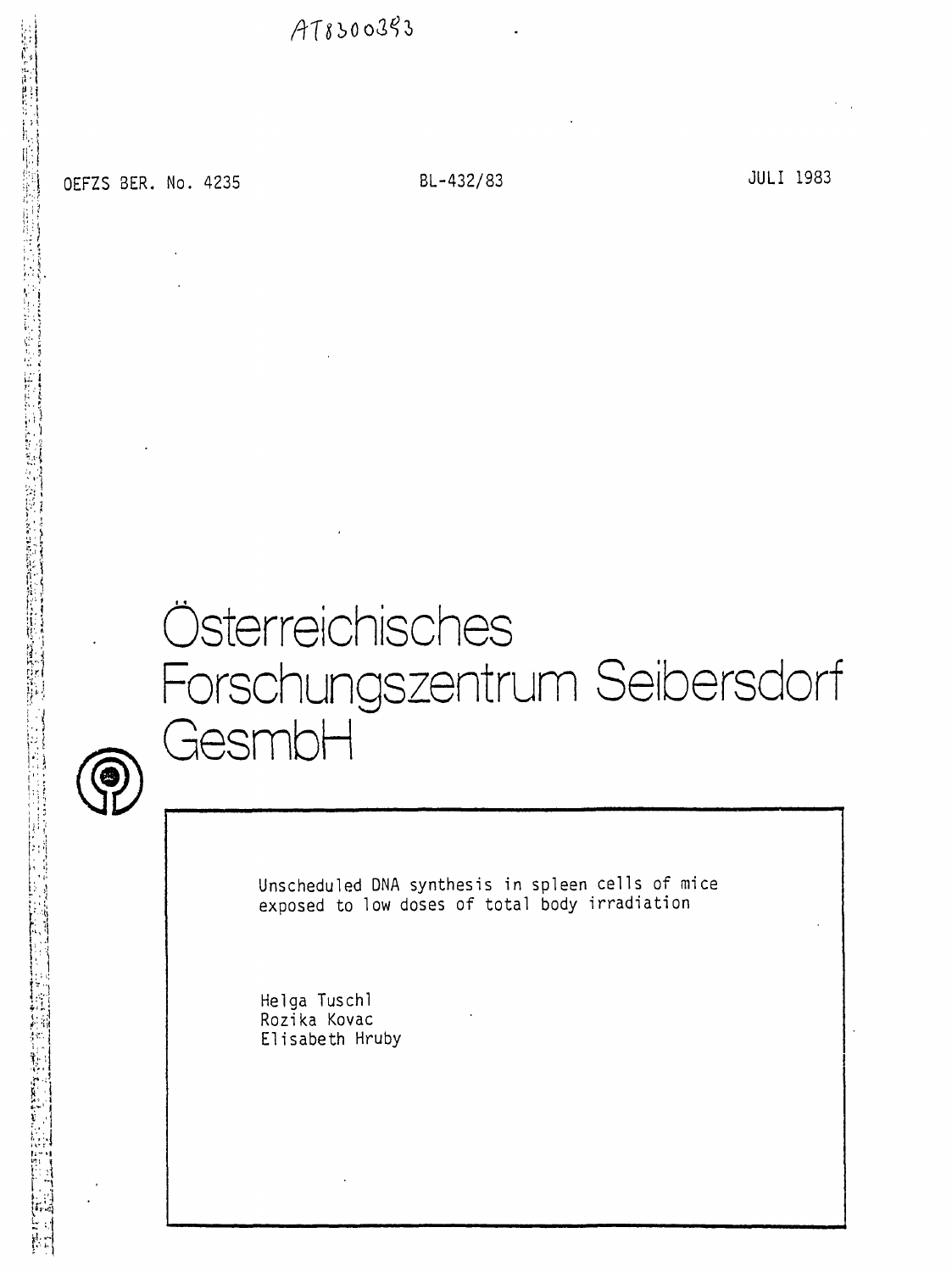OEFZS Ber.No.4235 BL-432/83 Juli 1983

### UNSCHEDULED DNA SYNTHESIS IN SPLEEN CELLS OF MICE EXPOSED TO LOW DOSES OF TOTAL BODY IRRADIATION

Helga TUSCHL Rozika KOVAC Elisabeth HRUBY

Arbeitsbericht Proj.Nr.11208

Österreichisches Forschungszentrum Seibersdorf Ges.m.b.H. Lenaugasse 10 A-1082 Wien

INSTITUT FÜR BIOLOGIE Forschungszentrum Seibersdorf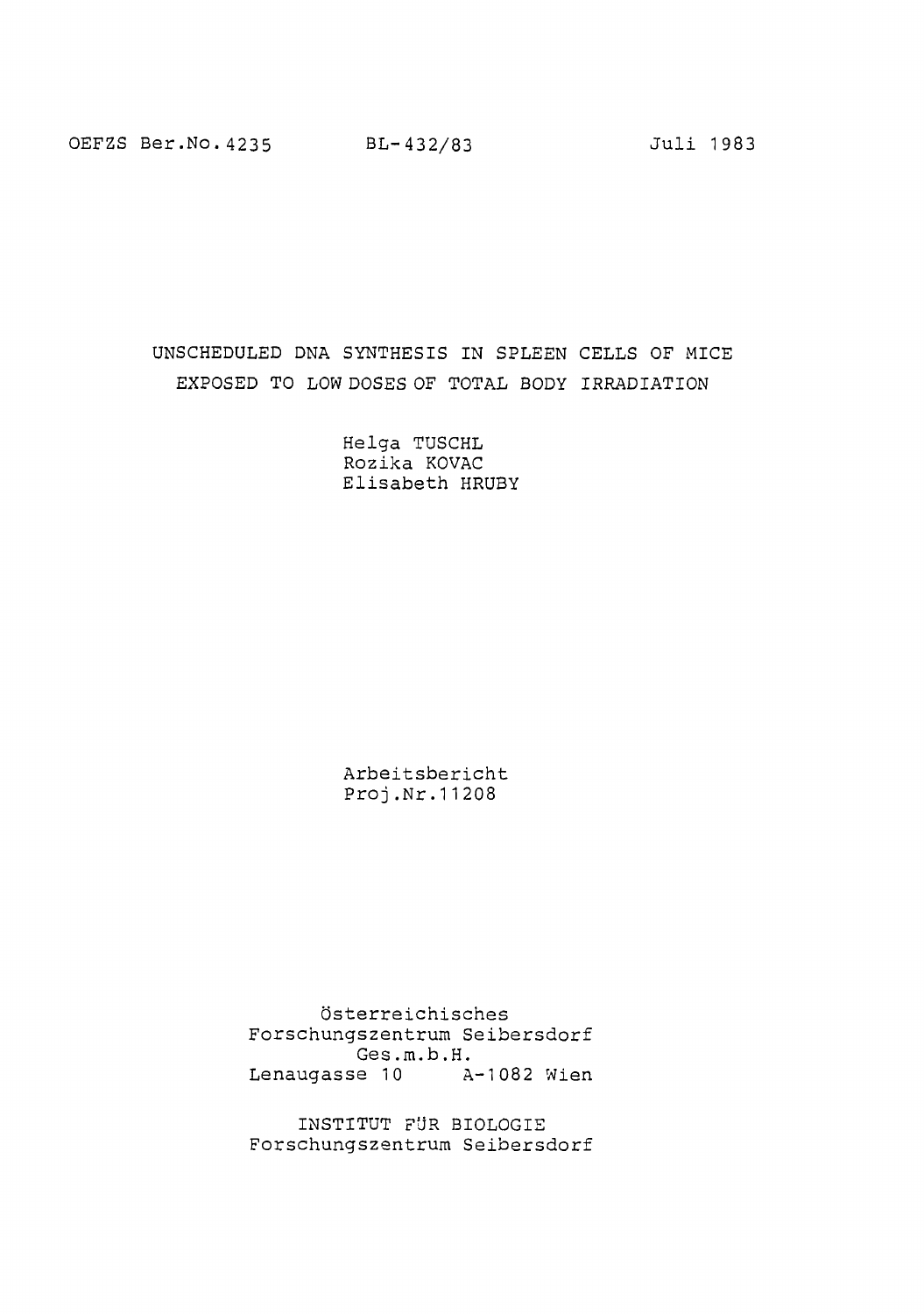#### UNSCHEDULED DNA SYNTHESIS IN SPLEEN CELLS OF MICE EXPOSED TO LOW DOSES OF TOTAL BODY IRRADIATION

#### SUMMARY

Unscheduled DNA synthesis was induced by UV irradiation of spleen cells obtained from C 57 Bl mice after repeated total body irradiations of  $0.05$  Gy  $^{60}$ Co (0.00125 Gy/mice) and determined autoradiographically. An enhancement in the ability for repair of UV induced DNA lesions was observed in cells of gamma irradiated animals. While the amount of <sup>3</sup>H-thymidine incorporated per cell was increased, the percentage of labeled cells remained unchanged. The present results are compared with previous data on low dose radiation exposure in men.

#### KEY WORDS

DNA repair, low radiation doses, chronic radiation exposure, spleen cells, mice.

UNPROGRAMHIERTE DNA SYNTHESE IN MILZZELLEN VON C 57 BL MÄUSEN NACH CHRONISCHER BESTRAHLUNG

#### ZUSAMMENFASSUNG

Die unprogrammierte DNA Synthese wurde in den Milzzellen von C 57 Bl Mäusen nach Ganzkörperbestrahlung mit 0,05 Gy/d <sup>60</sup>Co autoradiographisch bestimmt. In den Zellen der gammabestrahlten Tiere konnte eine Zunahme der Fähigkeit zur Reparatur von UV • Schäden der DNA beobachtet werden. Während der <sup>3</sup>H-Thymidineinbau pro Zelle signifikant erhöht war, blieb die Gesamtzahl der markierten Zellen unverändert. Die vorliegenden Tierexperimente werden mit früheren Untersuchungen an beruflich strahlenexponierten Personen verglichen.

#### SCHLÜSSELWORTE

DNA Reparatur, niedere Strahlendosen, chronische Bestrahlung, Milzzellen, Mäuse.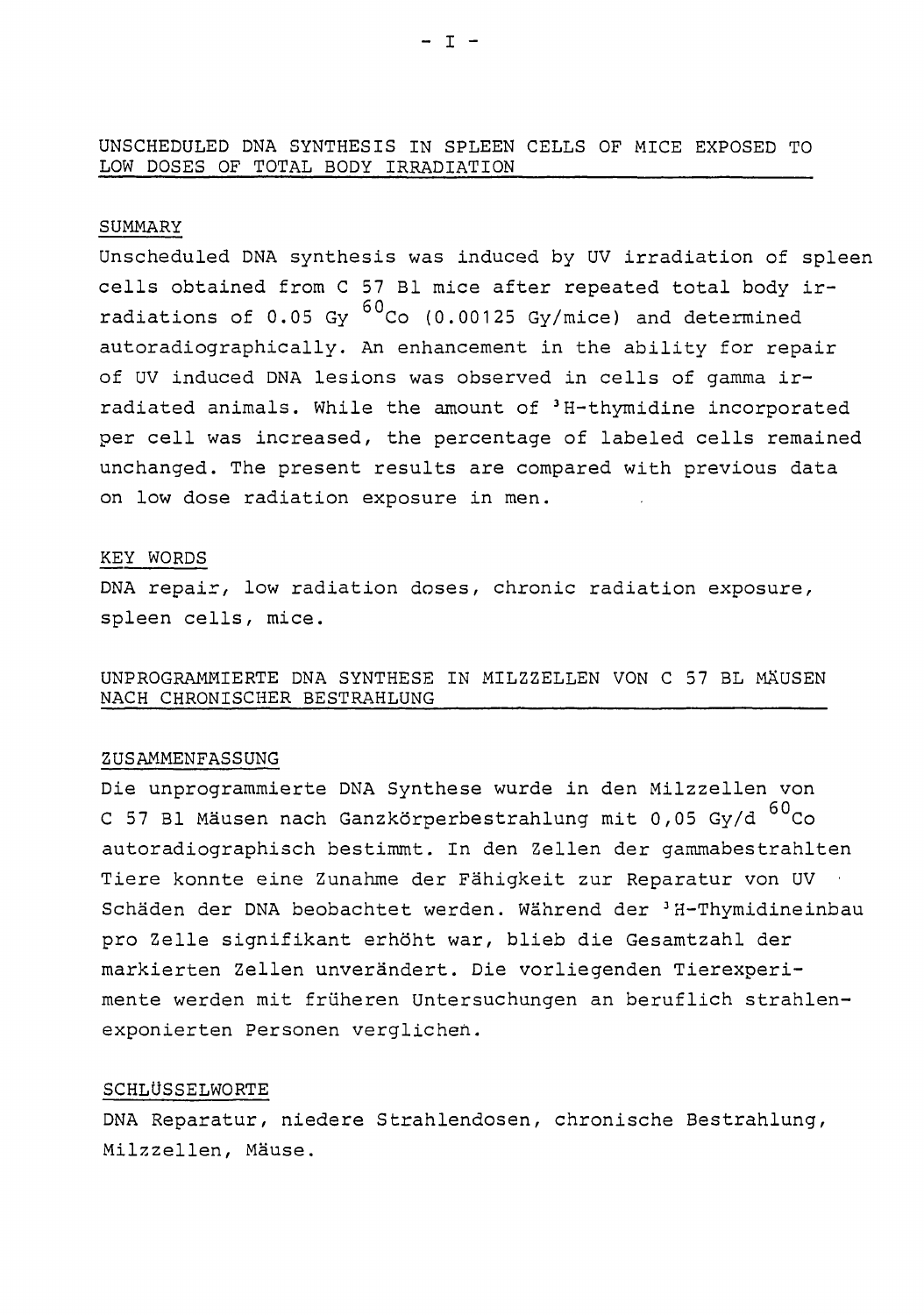UNSCHEDULED DNA SYNTHESIS IN SPLEEN CELLS OF MICE EXPOSED TO LOW DOSES OF TOTAL BODY IRRADIATION

H. TUSCHL, R. KOVAC, E. HRUBY Institut für 3iologie, Forschungszentrum Seibersdorf A-2444 Seibersdorf, Austria

#### INTRODUCTION

Repeated exposure to various doses of gamma radiation or chronic inhalation of  $^{222}$ Rn proved to exert a pronounced effect on the ability of peripheral lymphocytes to repair damage induced by a second insult, e.g. UV irradiation or Mitomycin C treatment (Tuschl et al., 1980a; Tuschl et al., 1980b; Tuschl et al., 1983). Persons reqularly descending to the radioactive gallery of Badgastein (Austria) or employees of the Austrian Research Centre Seibersdorf exposed to low levels of ionizing radiation showed an enhanced UV induced unscheduled DNA synthesis (= UDS), when compared with unexposed controls (Tuschl et al., 1980b; Tuschl et al., 1983). On the other hand, the number of Mitomycin C induced sister chromatid exchanges decreased with exposure dose (Tuschl et al., 1983), again indicating an increase in the ability for the repair of DNA indicating and increase in the ability for the ability for the ability for the ability for  $D$ 

Since interpretations of results obtained with studies in men cannot wholly exclude e.g. differences in life-long habits,

 $-1$   $-$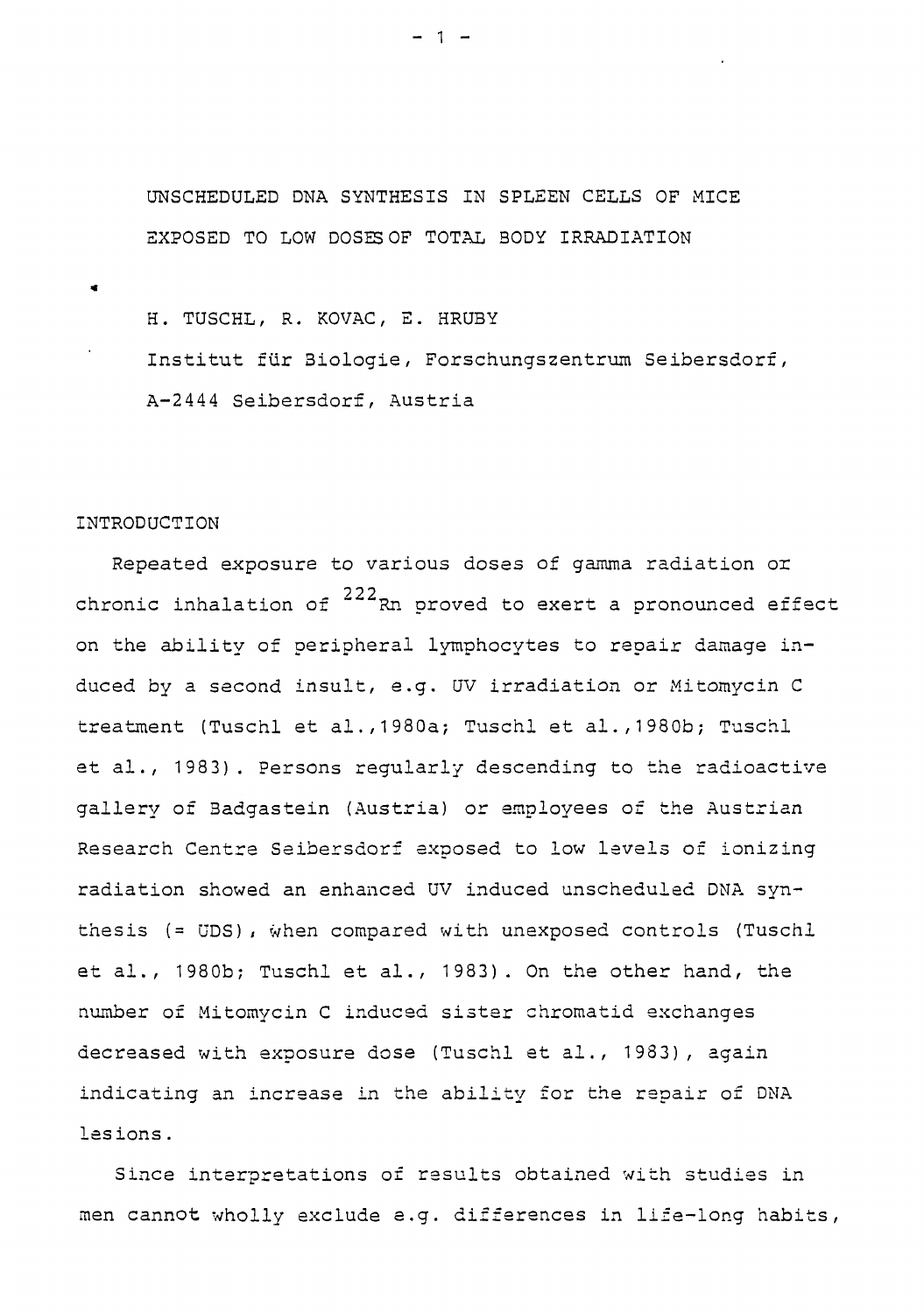non-registered radiation exposure or contamination with chemical mutagens, animal studies were performed to ascertain the above mentioned data on radiation effects in men.

#### MATERIALS AND METHODS

C 57 Bl mice were used for the experiments. One group of mice were irradiated with a daily dose of 5 rad (0.125 rad/min) on four consecutive days, the other group was left without irradiation. Irradiation was performed by a  $\cos^{60}$  facility, delivering a dose rate of 14 krad/hr. Two, 10 and 21 days after irradiation animals were sacrificed and the spleens removed asept#ically. Spleen cell suspensions of  $10^7$  cells/ml were prepared in PBS, and after several washings one half of samples were irradiated at 254 nm UV at an incident dose rate of 1 J/m<sup>2</sup> sec for 20 sec. After irradiation <sup>3</sup> H-thymidine was added (1OuCi/ml, spec.act. 80 Ci/mMol) and samples incubated at 37°C for 90 min. In the second series of experiments besides measuring 90 min repair replication, also 3 hours' repair was studied: irradiated samples were incubated for 90 min without 'H-thymidine and for further 90 min in the presence of the radioactive precursor. After repair incubation, excess cold thymidine was added and cells prepared for autoradiography. Autoradiography was carried out with Kodak MTB 3 liquid emulsion.

#### Evaluation of autoradiograms

Unirradiated samples were used for the determination of S phases and background repair replication, due to accidental exposure or the foregoing total body irradiation. Such "background"

 $- 2 -$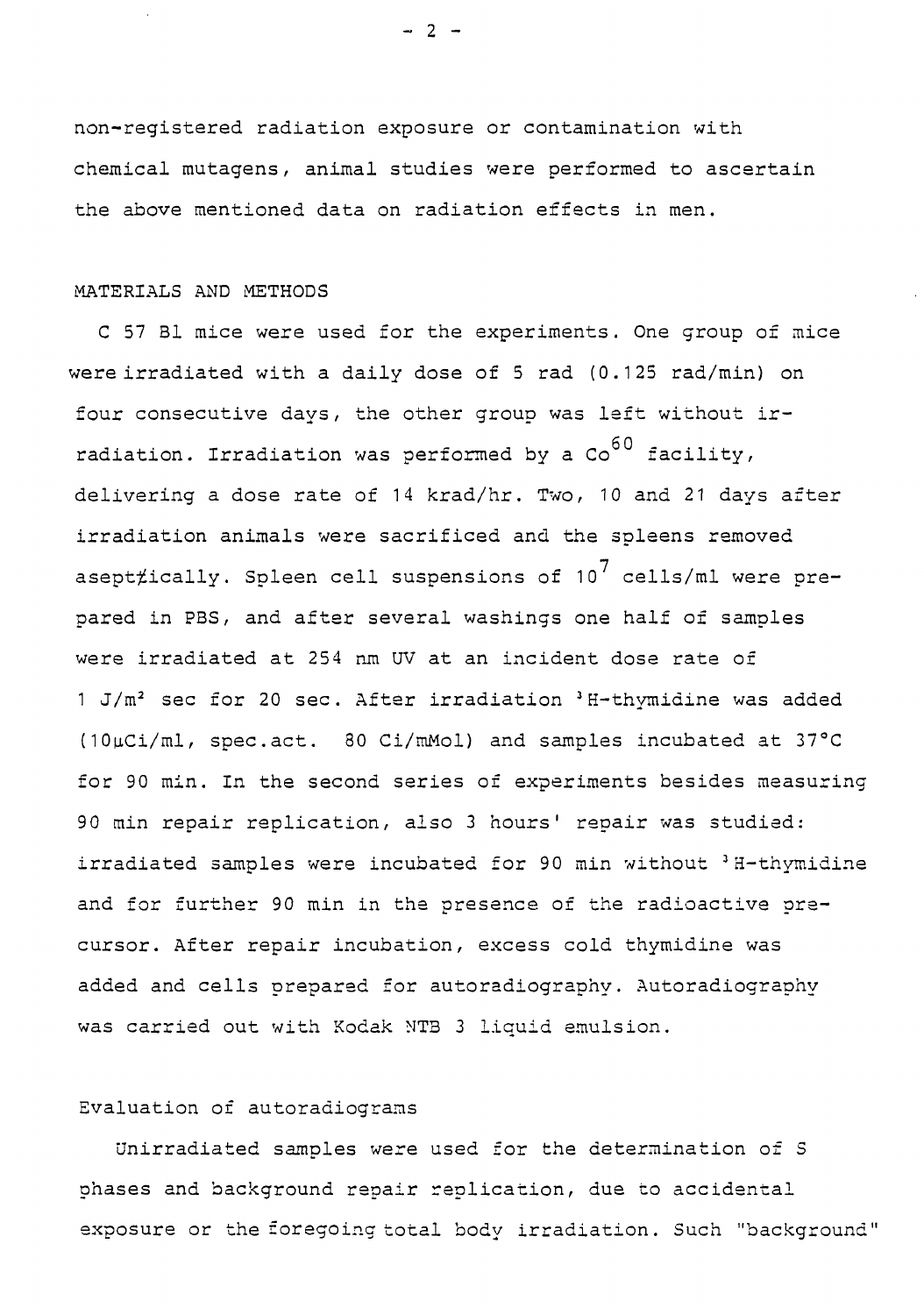UDS could not be detected with the method used. For the measurement of UDS induced by in vitro UV irradiation, the number of labeled cells was determined by visual counting, while the incorporation of <sup>3</sup>H-thymidine per cell was calculated by the photometrical determination of the relative reflexion of silver grains using a Zeiss MPH 1 (values are arbitrery units of reflexion of silver grains).

#### RESULTS AND DISCUSSION

 $\mathbf{r}$ 

To determine the interindividual variation of UDS among the animals used, in our first experiment UDS was measured in four completely untreated mice (Table 1): no marked inter-individual variation was demonstrated.

| animal no.     | rel.reflexion of         | percentage of labeled    |
|----------------|--------------------------|--------------------------|
|                | silver grains            | cells                    |
|                | 17.7                     | 61                       |
| $\overline{2}$ | 18.0                     | 65                       |
| 3              | 21.5                     | 66                       |
| 4              | 20.0                     | 67                       |
|                | $m = 19.3^{\text{+}}1.8$ | $m = 64.8^{\text{+}}2.6$ |

 $\mathbf{I}$ 

Table 1: UDS in spleen cells of C 57 Bl mice after 20 J/m<sup>2</sup> UV.

In the first series of experiments, 90 min repair incorporation after 20 J/m<sup>2</sup> UV irradiation of spleen cells was evaluated two and 10 days after total body gamma irradiation of 4x5 rad.

 $- 3 -$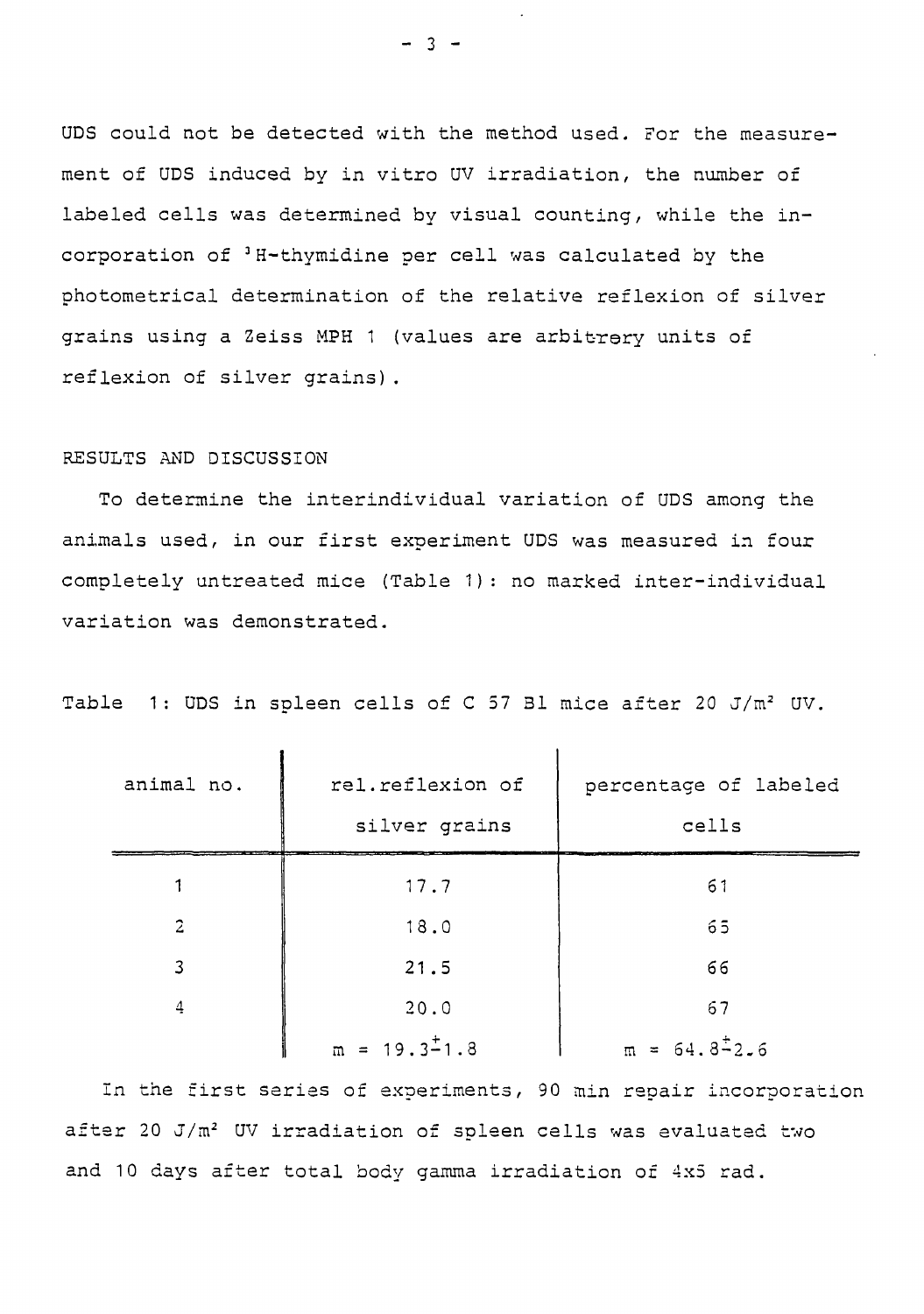In both experiments (table 2 and 3), a significant increase in the amount of <sup>3</sup> H-thymidine incorporated during the first 90 min after UV irradiation was observed in gamma irradiated mice.

|  |  |           |  |  |  |  |  | Table 2: UV induced UDS in spleen cells of C 57 Bl mice, two |  |
|--|--|-----------|--|--|--|--|--|--------------------------------------------------------------|--|
|  |  |           |  |  |  |  |  | days after 4x5 rad, and in spleens of unirradiated           |  |
|  |  | controls. |  |  |  |  |  |                                                              |  |

|            | anima          | rel.reflexion of        |                               | percentage of percentage of |  |  |  |
|------------|----------------|-------------------------|-------------------------------|-----------------------------|--|--|--|
|            | no             | silver grains/cell      | labeled cells                 | S-phases                    |  |  |  |
|            | $\mathbf 1$    | 11.8                    | 70                            | 2.5                         |  |  |  |
|            | $\overline{c}$ | 15.7                    | 66                            | 2.5                         |  |  |  |
|            | $\mathbf{3}$   | 16.9                    | 70                            | 2.7                         |  |  |  |
| irradiated | $\overline{4}$ | 16.0                    | 64                            | $4\,$ . $0\,$               |  |  |  |
|            | $\mathsf{S}$   | 14.1                    | 42                            | 3.2                         |  |  |  |
|            |                | $m = 14.9a$             | $m = 62.4$                    | $m = 3.0$                   |  |  |  |
|            |                | s.d. = $\frac{1}{2}$ .0 | $ s.d. = -11.7$ $s.d. = -0.6$ |                             |  |  |  |
|            | $\mathbf{1}$   | 13.1                    | 63                            | 2.5                         |  |  |  |
|            | $\overline{2}$ | 12.6                    | $52$                          | 2.0                         |  |  |  |
| controls   | $\mathbf{3}$   | 10.0                    | 37                            | $3.0$                       |  |  |  |
|            | $\overline{4}$ | 10.8                    | 45                            | 1.5                         |  |  |  |
|            | $\mathsf{S}$   | 11.6                    | 37                            | 3.0                         |  |  |  |
|            |                | $m = 11.6a$             | $m = 46.3$                    | $m = 2.4$                   |  |  |  |
|            |                | s.d. = $\pm 1.3$        | s.d. $= -11.0$ s.d. $= -0.7$  |                             |  |  |  |

a) two tailed T-test:  $P < 1.5\%$ ,

difference significant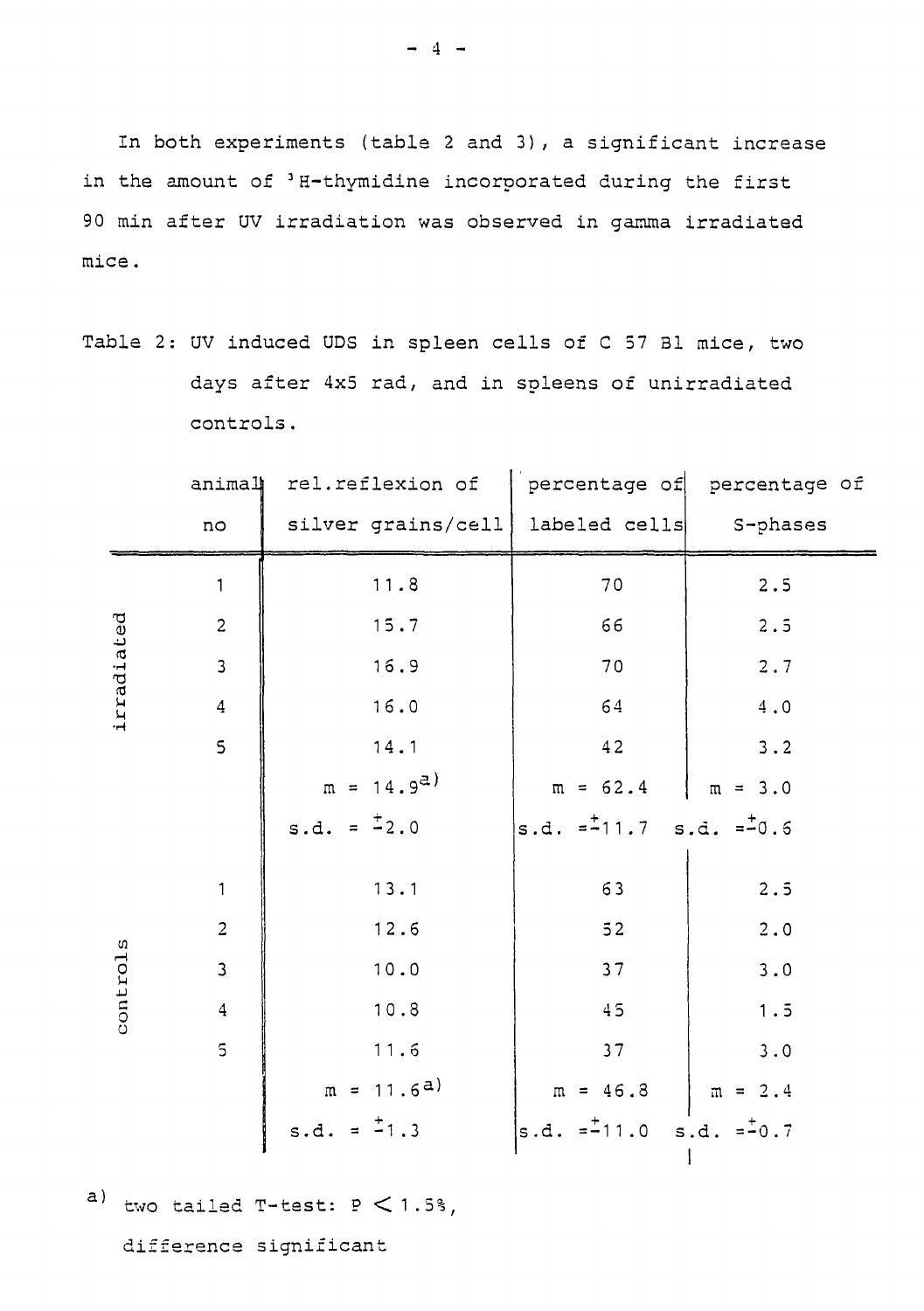Table 3: UV induced UDS in spleen cells of C 57 Bl mice, 10 days after 4x5 rad, and in spleens of unirradiated controls.

|            | animal                  | rel.reflexion of              | percentage of    | percentage of |
|------------|-------------------------|-------------------------------|------------------|---------------|
|            | no                      | silver grains/cell            | labeled cells    | S-Phase       |
|            | $\mathbf{1}$            | 12.7                          | 57               | 3.0           |
|            | $\mathbf{2}$            | 11.3                          | 53               | 3.2           |
|            | $\mathbf{3}$            | 11.3                          | 56               | $4\,$ . $2\,$ |
| irradiated | $\overline{\mathbf{4}}$ | 11.6                          | 46               | 4.2           |
|            | 5                       | 12.4                          | 49               | $6.5$         |
|            |                         | $m = 11.9a$                   | $m = 52.2$       | $m = 4.2^{b}$ |
|            |                         | s.d. = $\frac{1}{2}0.6$       | s.d. = $-4.6$    | $s.d. = -1.4$ |
|            | $\mathbf{1}$            | 9.3                           | 52               | 2.2           |
|            | $\overline{c}$          | 9.0                           | 40               | 2.2           |
| controls   | $\overline{3}$          | 12.0                          | 57               | 2.5           |
|            | $\overline{4}$          | 9.4                           | $58$             | 2.0           |
|            | $\overline{5}$          |                               |                  |               |
|            |                         | $m = 9.9^{d}$                 | $m = 52.2$       | $m = 2.2^{b}$ |
|            |                         | s.d. = $-1.4$                 | s.d. = $\pm$ 8.3 | s.d. $= -0.2$ |
|            |                         | two tailed T-test: $P < 53$ , |                  |               |

- a) two tailed T-test:  $P \leq 53$ , difference significant
- b) two tailed  $T$ -test:  $P < 0.5$ %, difference highly significant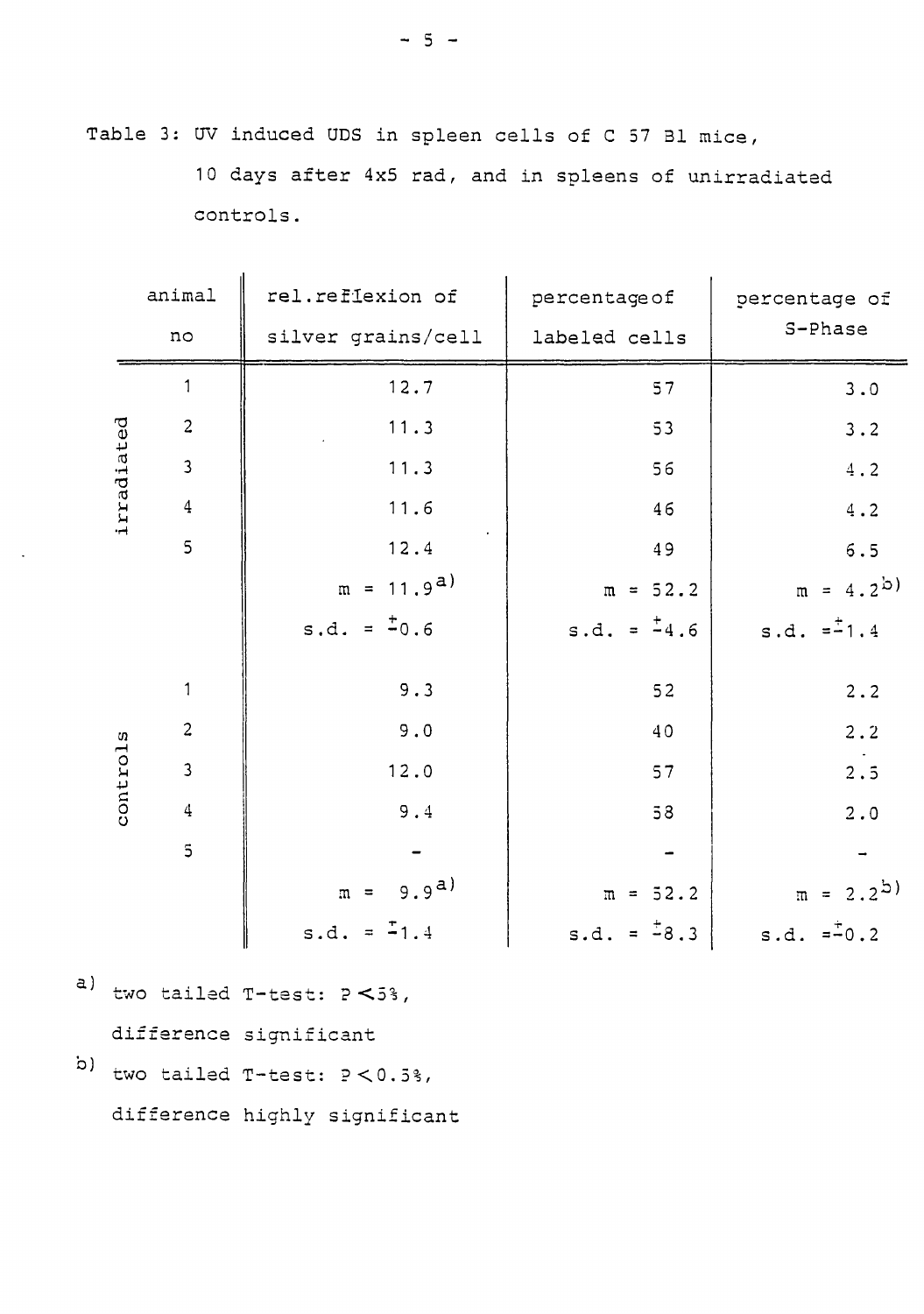In the second series carried out with a new delivery of mice, two days after 4x5 rad, the difference of repair capability was statistically not significant, though a higher incorporation was found in spleens of irradiated animals (table 4).

Table 4: 90 min UV induced ÜDS in spleen cells of C 57 31 mice, two days after 4x5 rad, and in spleens of unirradiated controls.

 $\ddot{\phantom{a}}$ 

|    |            | animal                  | rel. reflexion of          | percentage of           | percentage of             |
|----|------------|-------------------------|----------------------------|-------------------------|---------------------------|
|    |            | no                      | silver grains/cell         | labeled cells           | S-phase                   |
|    |            | $\mathbf{1}$            | 19.2                       | 60                      | 5.7                       |
|    |            | $\overline{c}$          | 20.9                       | 61                      |                           |
|    |            | $\overline{3}$          | 19.2                       | 69                      | 7.2                       |
|    | irradiated | $\bf 4$                 | 17.3                       | 61                      | 3.2                       |
|    |            | $\overline{5}$          | 24.3                       | 64                      | 2.7                       |
|    |            |                         | $m = 20.2^{a}$             | $m = 63.0$              | $m = 4.7^{b}$             |
|    |            |                         | s.d. = $\frac{1}{2}$ .6    | s.d. = $\frac{+}{-}3.7$ | s.d. $=\pm 2.1$           |
|    |            | $\mathbf{1}$            | 17.0                       | 65                      | 1.7                       |
|    |            | $\overline{c}$          | 23.0                       | 58                      | $2.0$                     |
|    | controls   | $\overline{\mathbf{3}}$ | 19.2                       | 70                      | 1.0                       |
|    |            | $\bf 4$                 | 16.0                       | 59                      | 1.2                       |
|    |            | $\overline{5}$          | 17.2                       | 60                      |                           |
|    |            |                         | $m = 18.5^{a}$             | $m = 62.4$              | $m = 1.5^{b}$             |
|    |            |                         | s.d. = $\frac{1}{2}$ .8    | $s.d. = \frac{1}{2}5.0$ | $s.d. = -0.5$             |
| a) |            |                         | two tailed T-test: P > 5%, | $\mathfrak{p})$         | two tailed T-test: P <5%, |
|    |            |                         | difference not significant |                         | difference significant    |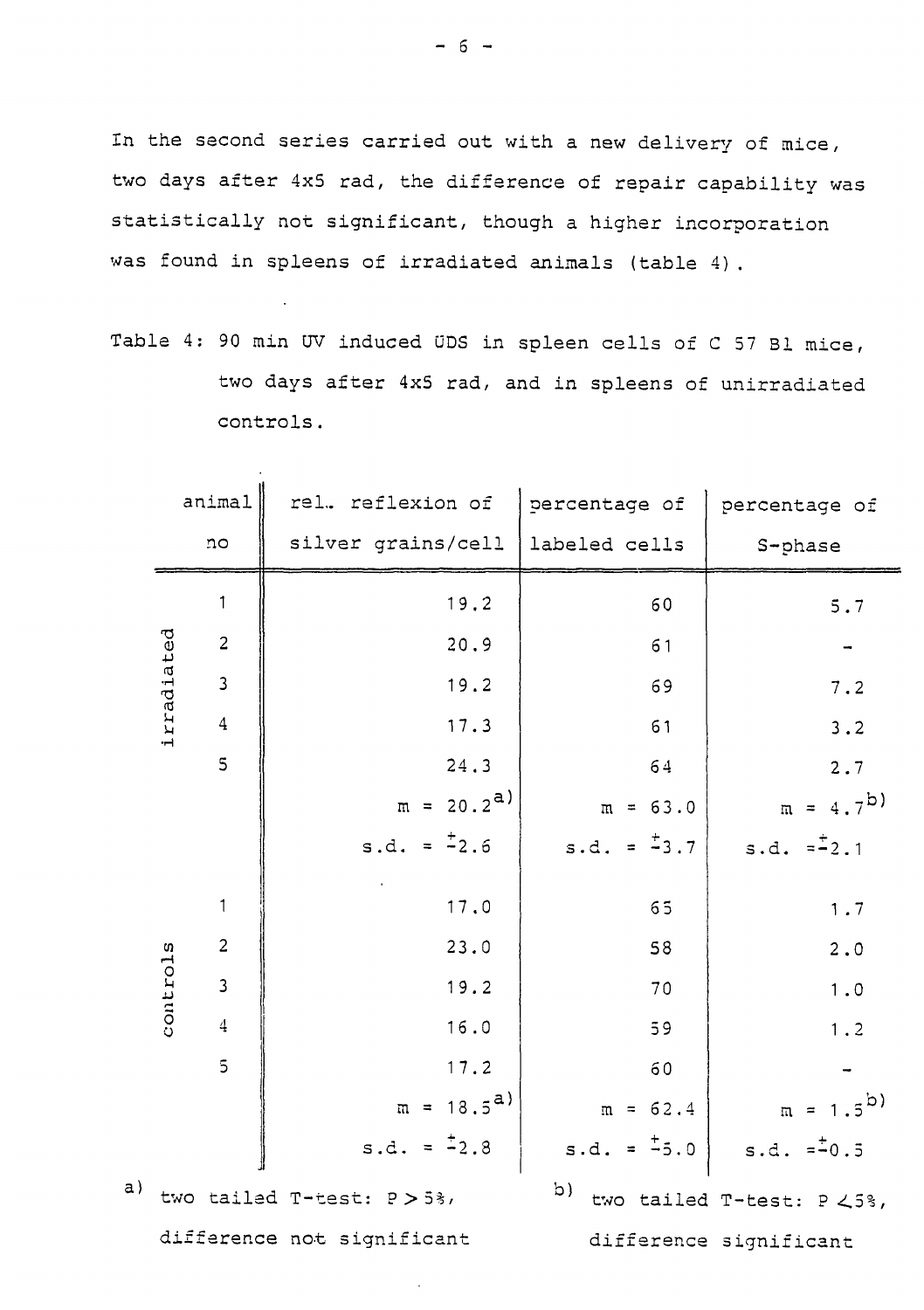Ten days later UDS was markedly enhanced by the repeated total body irradiations (table 5).

| Table 5: 90 min UV induced UDS in spleen cells of C 57 Bl |  |  |                                                   |  |  |  |  |  |
|-----------------------------------------------------------|--|--|---------------------------------------------------|--|--|--|--|--|
|                                                           |  |  | mice 10 days after 4x5 rad, and in spleens of un- |  |  |  |  |  |
|                                                           |  |  | irradiated controls.                              |  |  |  |  |  |

| animal     |                         | rel.reflexion of       | percentage of            | percentage of             |
|------------|-------------------------|------------------------|--------------------------|---------------------------|
| no         |                         | silver grains/cell     | labeled cells            | S-phases                  |
|            | $\mathbf{1}$            | 23.0                   | 59                       | $\mathbf 5$ . $\mathbf 0$ |
|            | $\overline{2}$          | 22.1                   | 61                       | 2.5                       |
| irradiated | $\overline{3}$          | 21.5                   | 58                       | $2 \cdot 0$               |
|            | $\sqrt{4}$              | 17.4                   | $57$                     | $5.7$                     |
|            | $\overline{\mathbf{5}}$ | 21.9                   | 57                       | 1.5                       |
|            |                         | $m = 21.2^{a}$         | $m = 58.4$               | $m = 3.3$                 |
|            |                         | $= 2.2$<br>s.d.        | s.d. = $\frac{1}{2}$ 1.7 | $s.d. = -1.9$             |
|            | 1                       | 16.7                   | 57                       | $8.5\,$                   |
|            | $\overline{c}$          |                        |                          | 2.5                       |
| controls   | $\mathbf{3}$            | 15.3                   | 57                       | $2 \cdot 0$               |
|            | $\overline{4}$          | 14.7                   | 64                       | 3.2                       |
|            | 5                       | 15.0                   | 57                       | 1.7                       |
|            |                         | $m = 15.4^{a}$         | $m = 58.8$               | $m = 3.6$                 |
|            |                         | s.d. = $\frac{+}{0.9}$ | $s.d. = -3.5$            | s.d. $= -2.3$             |

a) two tailed  $T$ -test:  $P < 0.5$ %, difference highly significant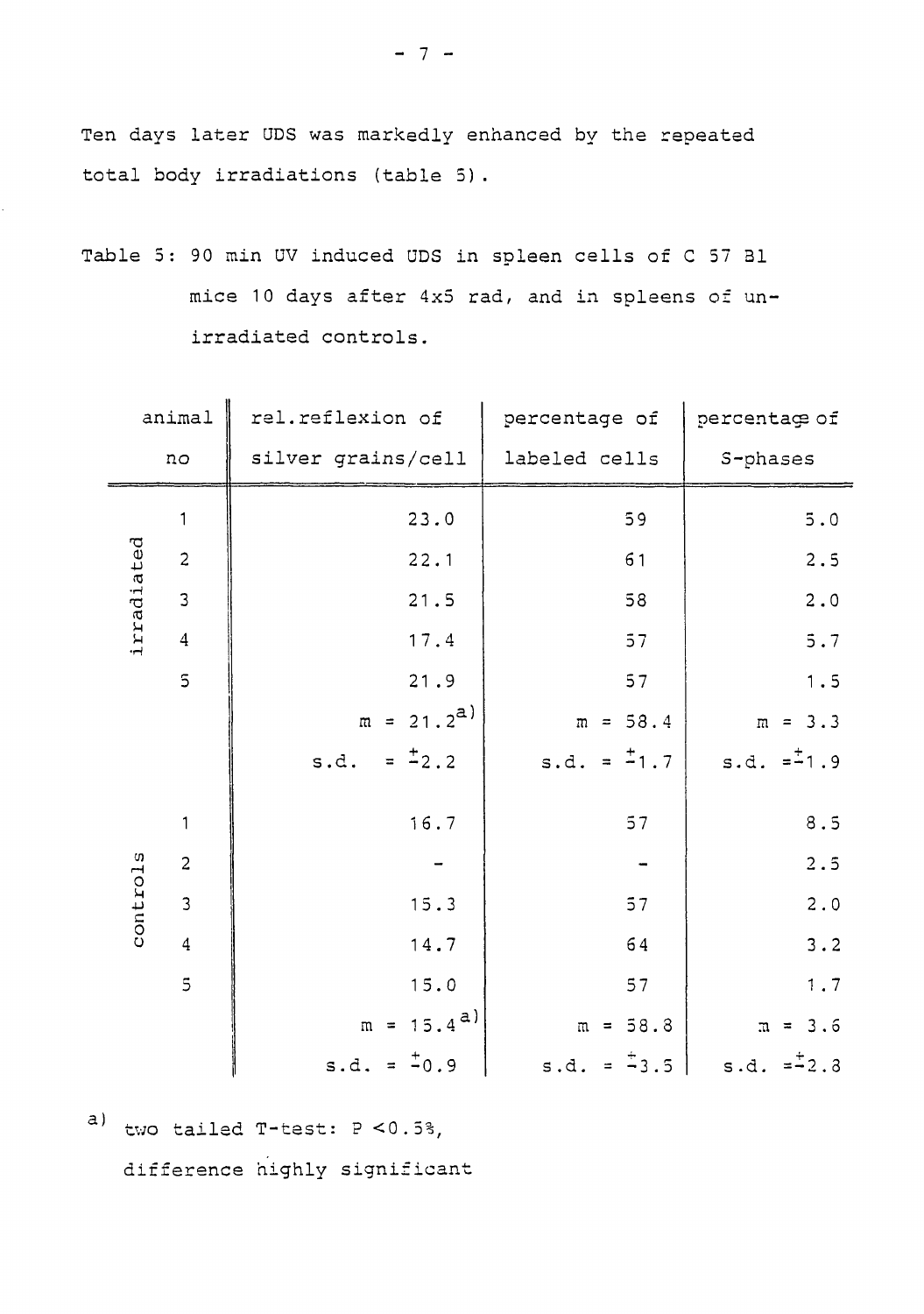After a further period of ten days, no effect of gamma irradiation on the repair capability of spleen cells was observed (table 6) .

Table 6: 90 min ÜV induced ÜDS in spleen cells of C 57 31 mice 21 days after 4x5 rad, and in spleens of unirradiated controls.

| animal                                | rel.reflexion of        | percentage of            | percentage of |
|---------------------------------------|-------------------------|--------------------------|---------------|
| no                                    | silver grains/cell      | labeled cells            | S-phases      |
| $\mathbf 1$                           | 32.2                    | 69                       | 2.7           |
| $\overline{2}$                        | 22.6                    | 65                       | 2.7           |
| irradiated<br>$\overline{\mathbf{3}}$ |                         |                          |               |
| $\overline{4}$                        | 19.6                    | 58                       | 3.5           |
| 5                                     | 22.0                    | 70                       | $6.0$         |
|                                       | $m = 24.1^{d}$          | $m = 65.5$               | $m = 3.7$     |
|                                       | s.d. = $\pm$ 5.5        | s.d. = $\pm$ 5.4         | $s.d. = -1.6$ |
| $\mathbf 1$                           | 15.6                    | 61                       | 2.7           |
| $\mathbf{1}$                          | 16.6                    | 67                       | $4.5$         |
| controls<br>$\overline{3}$            | 15.3                    | 69                       |               |
| $\boldsymbol{4}$                      | 20.4                    | 65                       | 3.2           |
| 5                                     | 21.5                    | 69                       | 4.2           |
|                                       | $m = 17.9^{a}$          | $m = 66.2$               | $m = 3.7$     |
|                                       | s.d. = $\frac{1}{2}$ .9 | s.d. = $\frac{1}{2}$ 3.3 | $s.d. = -0.8$ |

a) tvo tailed T-test: P>5% ,

difference not significant

- 8 -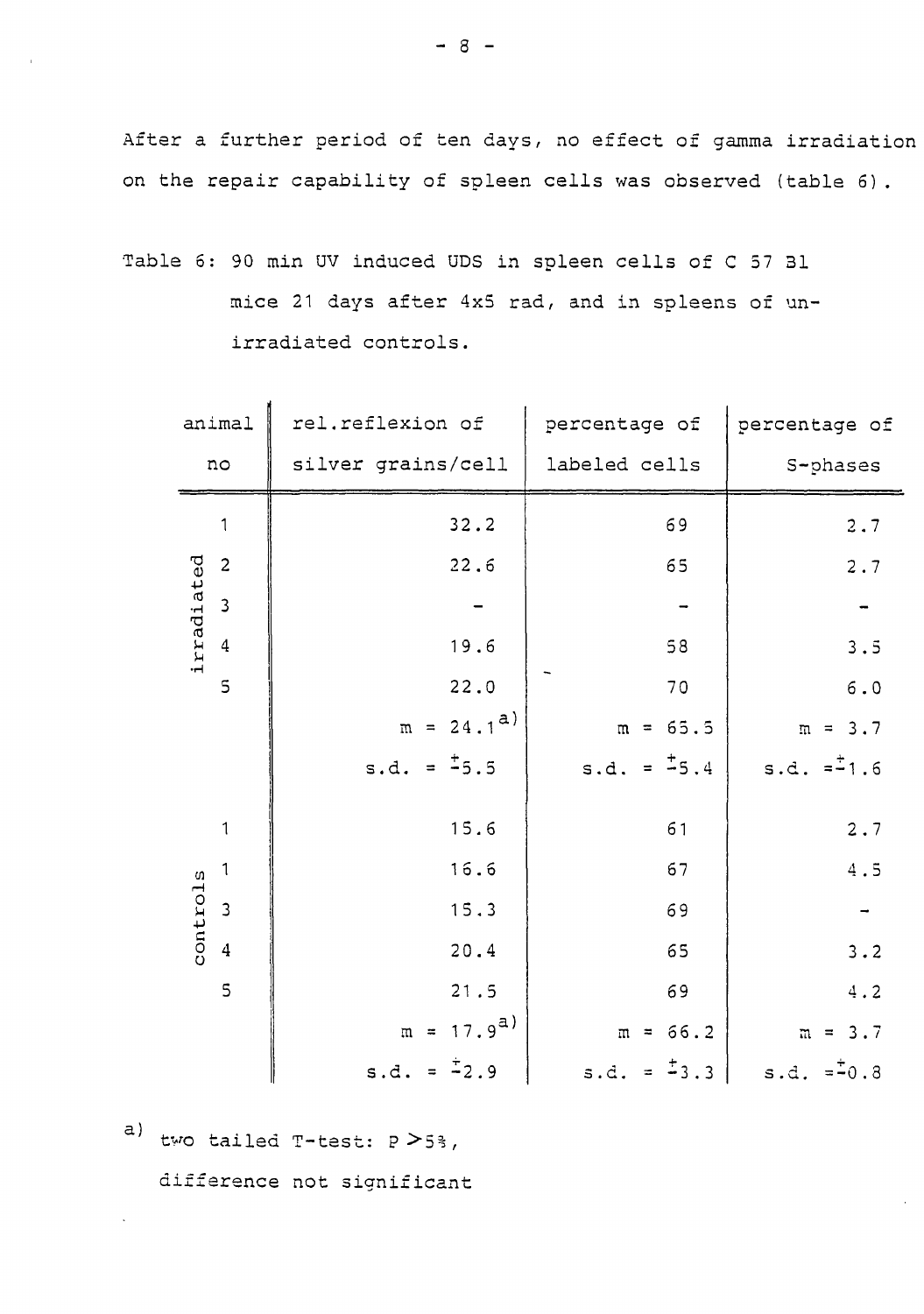The extremely high incorporation of <sup>3</sup>H-thymidine in animal No 1 seems to be an outlier - it might be caused e.g. by some kind of viral infection (Nishiyama et al., 1981) or any other insult of the immune system, leading to the production of juvenile cells (Spiegler et al., 1969).

When spleen cells were incubated for 3 hours after UV irradiation (tab. 7, 8), no marked difference between irradiated and unirradiated mice could be observed, thus indicating that repair replication might be enhanced only in the "fast" repair process of UV induced DNA damage.

Table 7: 180 min UV induced UDS in spleen cells of C 57 31 mice two days after 4x5 rad, and in spleens of unirradiated controls.

|            | animal         | rel.reflexion of<br>animal |          |                | rel.reflexion of   |  |  |  |
|------------|----------------|----------------------------|----------|----------------|--------------------|--|--|--|
|            | no             | silver grains/cell         | no       |                | silver grains/cell |  |  |  |
|            |                | 11.3                       |          |                | 12.0               |  |  |  |
|            | $\overline{2}$ | 14.8                       |          | $\overline{2}$ | 12.8               |  |  |  |
| irradiated | $\overline{3}$ |                            | controls | $\overline{3}$ | 12.6               |  |  |  |
|            | $\overline{4}$ | 11.8                       |          | $\overline{4}$ | 12.4               |  |  |  |
|            | $\overline{5}$ | 13.7                       |          | $\mathsf{S}$   | 14.8               |  |  |  |
|            |                | $m = 12.9^{a}$             |          |                | $m = 12.9^{a}$     |  |  |  |
|            |                | s.d. = $\pm$ 1.6           |          |                | s.d. = $-1.1$      |  |  |  |

 $a)$ 

two tailed  $T$ -test:  $P > 5$ 3,

difference not significant

- 9 -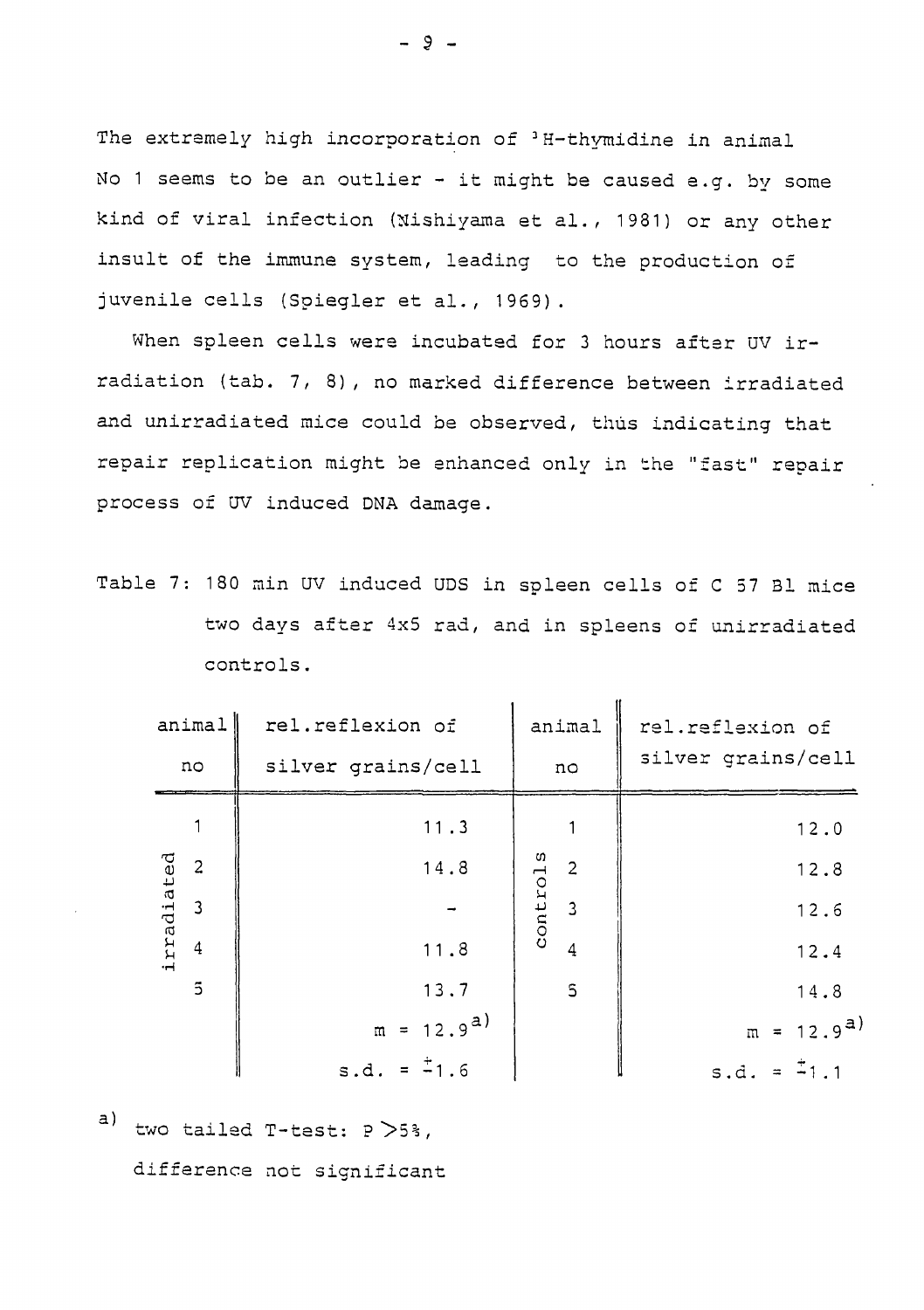Table 8: 180 min UV induced ÜDS in spleen cells of C 57 Bl mice 10 days after 4x5 rad, and in spleens of unirradiated controls.

|            | animal                  | rel.reflexion of   |          | animal         | rel.reflexion of   |
|------------|-------------------------|--------------------|----------|----------------|--------------------|
| nc         |                         | silver grains/cell |          | no             | silver grains/cell |
|            |                         | 17.9               |          |                | 18.0               |
|            | $\overline{c}$          | 16.1               |          | $\overline{2}$ |                    |
|            | $\overline{\mathbf{3}}$ | 18.1               | controls | $\overline{3}$ | 17.4               |
| irradiated | $\overline{4}$          | 18.2               |          | $\overline{4}$ | 17.9               |
|            | 5                       | 20.9               |          | $\overline{5}$ | 16.7               |
|            |                         | $m = 18.2^{a}$     |          | $m = 17.8^{a}$ |                    |
|            |                         | s.d. = $-1.7$      |          |                | $s.d. = 0.6$       |

a) two tailed T-test: P >5%,

difference not significant

This "fast" process is known to be linear to incubation tine and not rate-limited, while the "slow" UV repair (3-18 hours after irradiation) is rate-limiting. These data very .well correlate with results obtained on the measurement of UV induced 'H-thymidine incorporation into the chromatin of  $^{222}\rm{R}$ n exposed probands (Klein et al., 1983): During the first five minutes after UV irradiation an enhanced uptake of 'H-thymidine into core and spacer region of chromatin was observed in lymphocytes of exposed persons; three hours later no difference between exposed and unexposed controls could be found.

In general, the results of the present investigations very well agree with previous experiments on <sup>222</sup>Rn and gamma exposed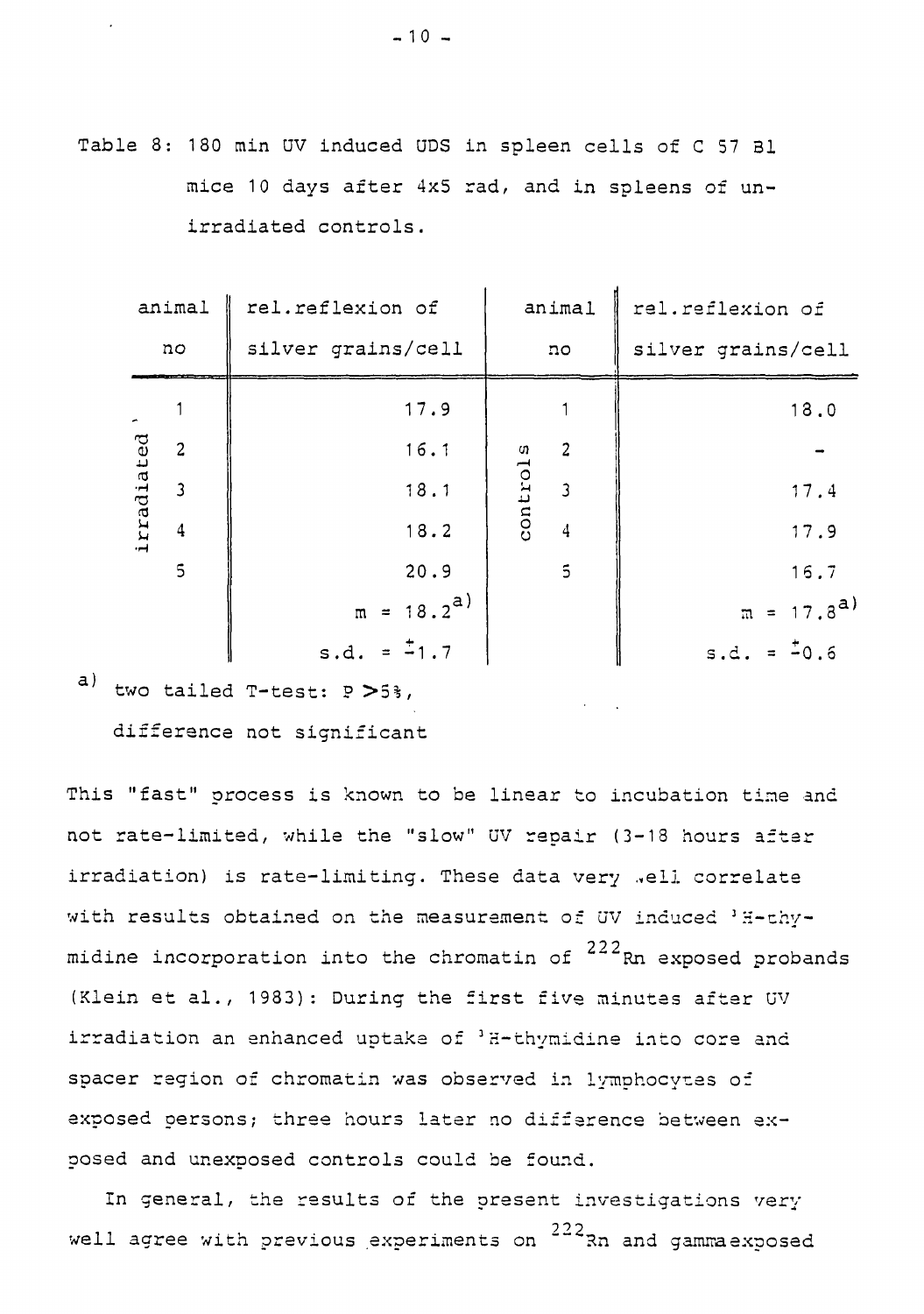persons (Tuschl et al., 1980b; Tuschl et al. 1983). Furthermore, they indicate that the enhancement of UV induced UDS is really attributable to the radiation exposure, and cannot be ascribed to other parameters of individual life-habits or individual genetic dispositions for the repair of DNA damage.

As already discussed with these previous experiments on exposed persons (Tuschl et al., 1980b; Tuschl et al., 1983), the observed enhancement of UV induced UDS by protracted irradiation could be due to some kind of "adaptation" process, an inducible DNA repair, known to occur in bacteria and mammalian cells after treatment with alkylating agents (Karran et al., 1982; Kaina, 1982). Furthermore, a number of co-factors is necessary to dissociate DNA from histones and to render it susceptable to nuclease action. One of these co-factors may be poly(ADP-ribose), modifying the supercoiling of DMA. The most effective activators of poly(ADP-ribose)polymerase are DNA strand-breaks. The latter could be expected to arise by repeated gamma irradiation. In  $222$ Rn persons (Altmann, 1980) poly (ADP-ribose) synthesis was found to differ in its amount from unexposed controls.

No statistiically significant difference in the percentage of labeled cells, i.e. cells carrying out UDS, could be observed with exposed and unexposed mice. In some cases total body irradiation led to an increase in the number of S-phases; this increase could not be correlated with the total amount of UDS in the animal concerned (e.g. tab.  $4$  - animal no 3). Furthermore, similar increases in S-phase numbers were obtained with untreated mice (e.g. tab.  $5$  - animal no. 1). But

 $-11 -$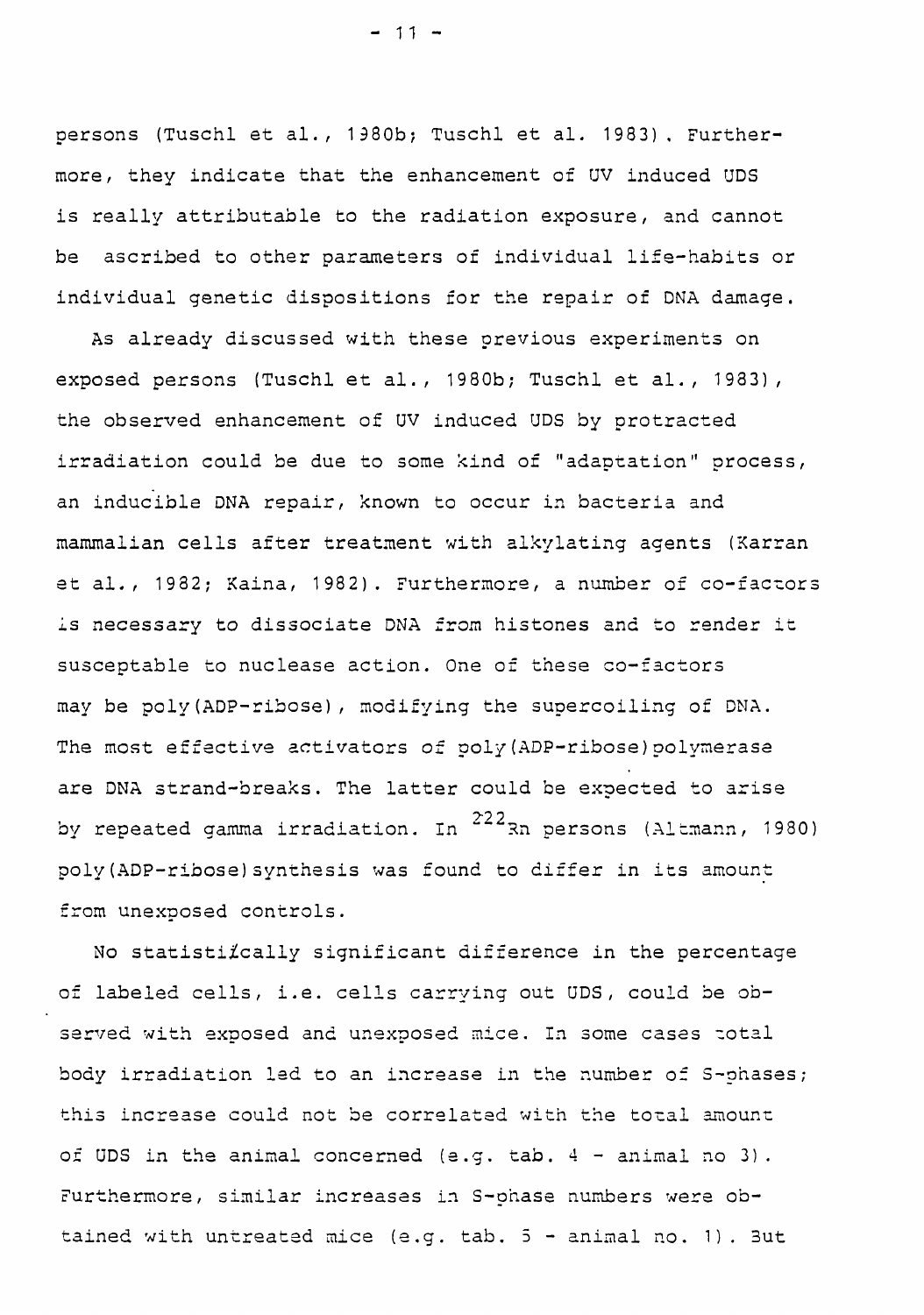from the present results it cannot be ruled out that a shift within the lymphocytic cell population in favour of juvenile cells, having higher repair capacity, could contribute to the enhancement of UDS (Spiegier et al., 1969), although it does not seem very likely to be the only cause for such an enhancement. Rosetting tests of peripheral lymphocytes of occupationally exposed persons did not reveal any difference of B/T cell ratios after low gamma doses (Tuschl et al., 1933). Since gamma doses used in the present investigations were much higher, further experiments will have to clarify a possible involvement of different lymphocyte subpopulations in the observed changes of DNA repair capability.

In any case, the present study demonstrates that repeated exposure to low doses of ionizing radiation can modify the ability to repair DNA lesions induced by a second insult, e.g. ÜV irradiation. This increase in repair efficiency seems to be maximum about 10 days after the last total body irradiation and decreases to normal values three weeks oost irradiation.

 $- 12 -$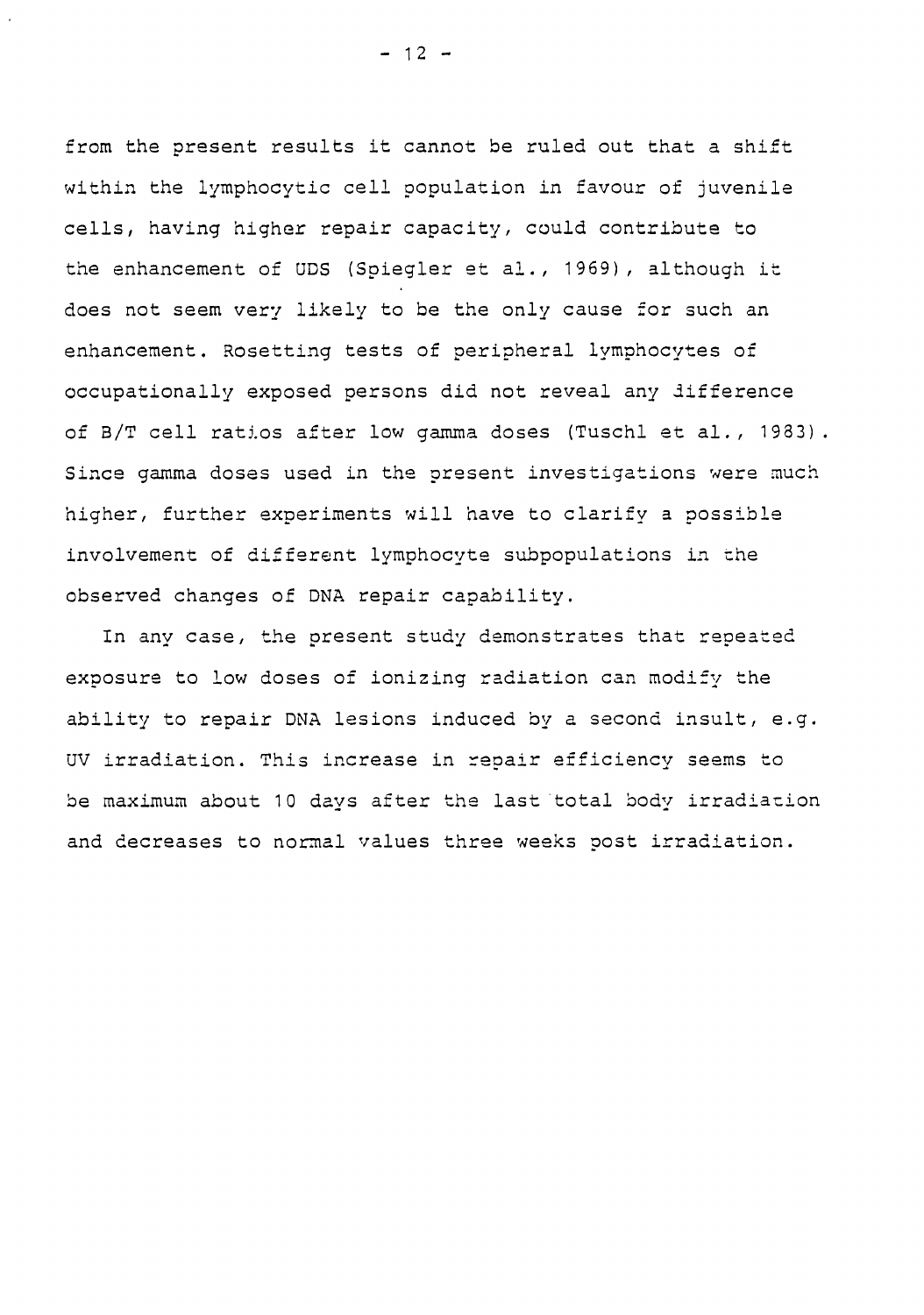#### REFERENCES

ALTMANN, H., 1980, Z.Phys. Med. 6, 314. KAINA, B., 1982, Mut.Res. <u>93</u>, 195. KARRAN, P., STEVENS, S. and SEDGWICK, B., 1982, Mut.Res. 104, 67. KLEIN, W., KOCSIS, F. ALTMANN, H., GÜNTHER, R., EGG, D. and

SANDRI, B., 1983, OEFZS-Bericht No. A0379, BL-409/33. NISHIYAMA, Y. and RAPP, E., 1981, Virology 110, 466. SPIEGLER, P. and NORMAN, D., 1969, Radiat.Res. 39, 400. TUSCHL, H. and KOVAC, R., 1980, DNA-Repair and Late Effects

(Publ. MRC Israel) 305.

- TUSCHL, H., ALTMANN, H., KOVAC, R., TOPALOGLOU, A., EGG, D. and GÜNTHER, R., 1980, Radiat.Res. 81, 1.
- TUSCHL, H., KOVAC, R. and ALTMANN, H., 1983, Health Physics (in press).

## SOFT FOR